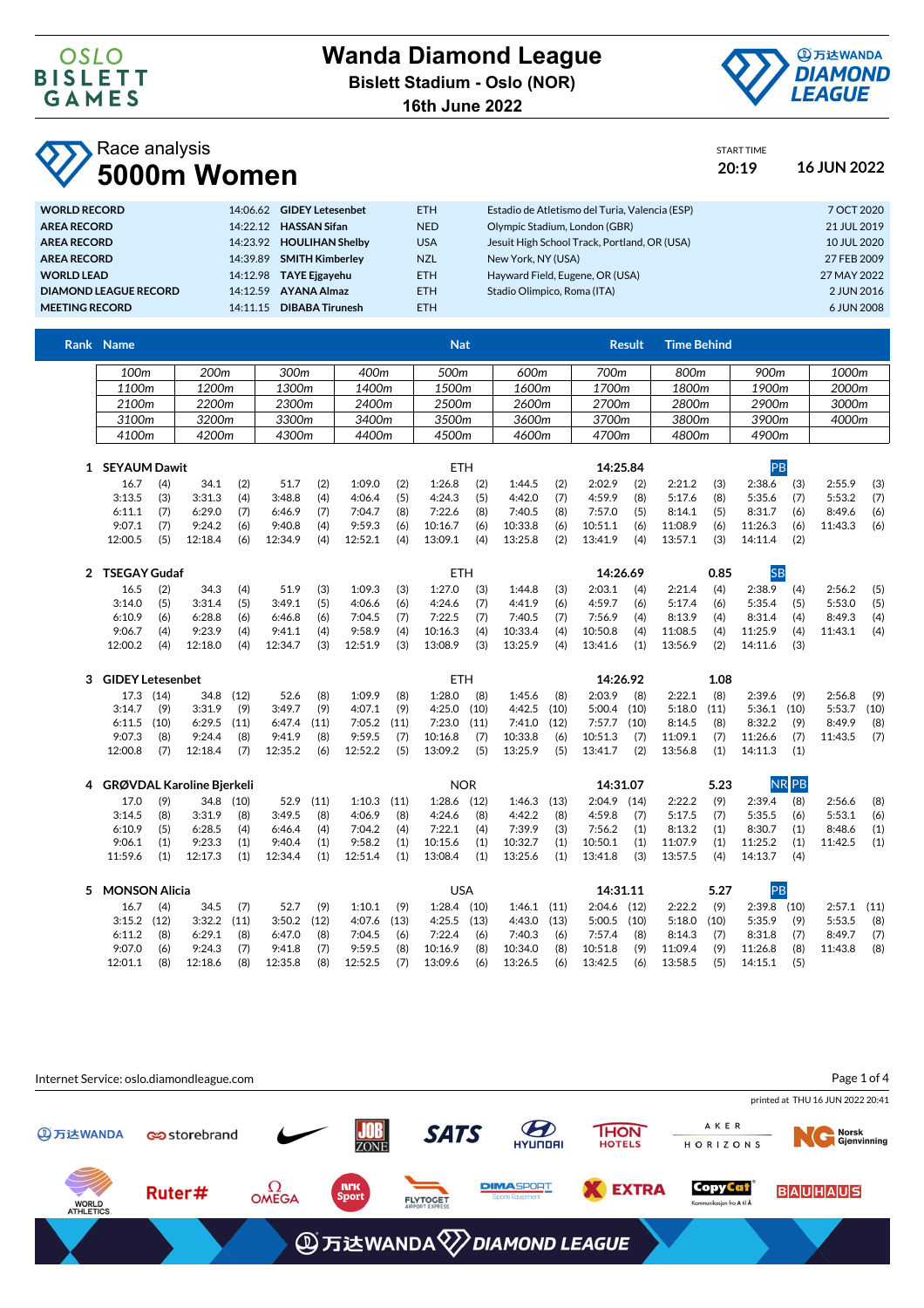



## Race analysis **5000m Women 20:19 16 JUN 2022**

| START TIME |  |
|------------|--|
| 20:19      |  |

|    | Rank Name                 |      |                                |           |           |       |               |      | <b>Nat</b>      |            |               |       |               | <b>Result</b> | <b>Time Behind</b> |       |                 |       |              |       |  |       |       |  |       |  |
|----|---------------------------|------|--------------------------------|-----------|-----------|-------|---------------|------|-----------------|------------|---------------|-------|---------------|---------------|--------------------|-------|-----------------|-------|--------------|-------|--|-------|-------|--|-------|--|
|    | 100m                      |      | 200m                           |           | 300m      |       | 400m          |      | 500m            |            | 600m          |       | 700m          |               | 800m               |       | 900m            |       | 1000m        |       |  |       |       |  |       |  |
|    | 1100m                     |      |                                | 1200m     |           |       |               |      |                 |            |               | 1300m |               | 1400m         |                    | 1500m |                 | 1600m |              | 1700m |  | 1800m | 1900m |  | 2000m |  |
|    | 2100m                     |      |                                | 2200m     |           | 2300m | 2400m         |      | 2500m           |            | 2600m         |       | 2700m         |               | 2800m              |       | 2900m           |       | 3000m        |       |  |       |       |  |       |  |
|    | 3100m                     |      | 3200m                          |           | 3300m     |       | 3400m         |      | 3500m           |            | 3600m         |       | 3700m         |               | 3800m              |       | 3900m           |       | 4000m        |       |  |       |       |  |       |  |
|    | 4100m                     |      | 4200m                          |           | 4300m     |       | 4400m         |      | 4500m           |            | 4600m         |       | 4700m         |               | 4800m              |       | 4900m           |       |              |       |  |       |       |  |       |  |
| 6  | AYANA Almaz               |      |                                |           |           |       |               |      | <b>ETH</b>      |            |               |       | 14:32.17      |               |                    | 6.33  |                 |       |              |       |  |       |       |  |       |  |
|    | 17.4 (16)                 |      |                                | 34.8 (12) | 52.3      | (6)   | 1:09.6        | (6)  | 1:27.5          | (6)        | 1:45.2        | (6)   | 2:03.5        | (6)           | 2:21.7             | (6)   | 2:39.2          | (7)   | 2:56.4       | (6)   |  |       |       |  |       |  |
|    | 3:14.3                    | (6)  | 3:31.2                         | (3)       | 3:48.6    | (3)   | 4:06.2        | (3)  | 4:23.8          | (3)        | 4:41.5        | (3)   | 4:59.1        | (3)           | 5:16.9             | (3)   | 5:34.8          | (2)   | 5:52.6       | (2)   |  |       |       |  |       |  |
|    | 6:10.3                    | (2)  | 6:28.2                         | (2)       | 6:46.1    | (2)   | 7:03.9        | (2)  | 7:21.8          | (2)        | 7:39.8        | (2)   | 7:56.4        | (2)           | 8:13.5             | (2)   | 8:30.9          | (2)   | 8:48.8       | (2)   |  |       |       |  |       |  |
|    | 9:06.3                    | (2)  | 9:23.5                         | (2)       | 9:40.6    | (2)   | 9:58.4        | (2)  | 10:15.9         | (2)        | 10:33.0       | (2)   | 10:50.3       | (2)           | 11:08.1            | (2)   | 11:25.5         | (2)   | 11:42.7      | (2)   |  |       |       |  |       |  |
|    | 11:59.8                   | (2)  | 12:17.5                        | (2)       | 12:34.6   | (2)   | 12:51.7       | (2)  | 13:08.7         | (2)        | 13:25.8       | (2)   | 13:42.4       | (5)           | 13:58.8            | (6)   | 14:15.4         | (6)   |              |       |  |       |       |  |       |  |
|    | 7 FEYSA Hawi              |      |                                |           |           |       |               |      |                 | <b>ETH</b> |               |       | 14:33.66      |               |                    | 7.82  | PB              |       |              |       |  |       |       |  |       |  |
|    | 17.6 (17)                 |      | $35.1$ $(15)$                  |           | 53.4      | (15)  | 1:10.4        | (12) | 1:28.2          | (9)        | 1:45.9        | (9)   | 2:04.2        | (9)           | 2:22.3             | (11)  | $2:40.0$ $(11)$ |       | 2:57.0       | (10)  |  |       |       |  |       |  |
|    | 3:15.0                    | (10) | 3:32.4                         | (12)      | 3:50.0    | (11)  | 4:07.3        | (10) | 4:24.9          | (9)        | 4:42.3        | (9)   | 5:00.2        | (9)           | 5:17.8             | (9)   | 5:35.8          | (8)   | 5:53.5       | (9)   |  |       |       |  |       |  |
|    | 6:11.3                    | (9)  | 6:29.3                         | (9)       | 6:47.1    | (9)   | 7:04.9        | (9)  | 7:22.7          | (9)        | 7:40.7        | (9)   | 7:57.6        | (9)           | 8:14.7             | (10)  | 8:32.4          | (10)  | 8:50.2       | (11)  |  |       |       |  |       |  |
|    | 9:07.7                    | (10) | 9:24.6                         | (9)       | 9:42.2    | (9)   | 9:59.7        | (9)  | 10:17.0         | (9)        | 10:34.2       | (9)   | 10:51.6       | (8)           | 11:09.3            | (8)   | 11:27.1         | (9)   | 11:44.0      | (9)   |  |       |       |  |       |  |
|    | 12:01.3                   | (9)  | 12:18.7                        | (9)       | 12:36.1   | (9)   | 12:52.9       | (9)  | 13:10.1         | (8)        | 13:27.2       | (7)   | 13:43.9       | (7)           | 14:00.1            | (7)   | 14:16.8         | (7)   |              |       |  |       |       |  |       |  |
| 8  |                           |      | <b>KLOSTERHALFEN Konstanze</b> |           |           |       |               |      | <b>GER</b>      |            |               |       | 14:37.94      |               |                    | 12.10 |                 |       |              |       |  |       |       |  |       |  |
|    | 16.6                      | (3)  | 34.4                           | (6)       | 52.2      | (5)   | 1:09.5        | (5)  | 1:27.2          | (5)        | 1:45.0        | (5)   | 2:03.3        | (5)           | 2:21.4             | (5)   | 2:38.9          | (5)   | 2:56.1       | (4)   |  |       |       |  |       |  |
|    | 3:13.8                    | (4)  | 3:31.4                         | (5)       | 3:49.1    | (6)   | 4:06.7        | (7)  | 4:24.3          | (6)        | 4:41.7        | (4)   | 4:59.3        | (4)           | 5:17.0             | (4)   | 5:34.9          | (3)   | 5:52.7       | (3)   |  |       |       |  |       |  |
|    | 6:10.5                    | (3)  | 6:28.4                         | (3)       | 6:46.3    | (3)   | 7:04.1        | (3)  | 7:22.0          | (3)        | 7:40.0        | (4)   | 7:57.2        | (7)           | 8:14.2             | (6)   | 8:31.6          | (5)   | 8:49.5       | (5)   |  |       |       |  |       |  |
|    | 9:06.9                    | (5)  | 9:24.0                         | (5)       | 9:41.3    | (5)   | 9:59.0        | (5)  | 10:16.4         | (5)        | 10:33.6       | (5)   | 10:50.9       | (5)           | 11:08.7            | (5)   | 11:26.2         | (5)   | 11:43.2      | (5)   |  |       |       |  |       |  |
|    | 12:00.6                   | (6)  | 12:18.2                        | (5)       | 12:35.5   | (7)   | 12:52.7       | (8)  | 13:09.9         | (7)        | 13:27.5       | (8)   | 13:44.7       | (8)           | 14:02.4            | (8)   | 14:20.1         | (8)   |              |       |  |       |       |  |       |  |
| 9  | <b>CAN Yasemin</b>        |      |                                |           |           |       |               |      | <b>TUR</b>      |            |               |       | 14:41.40      |               | 15.56              |       | <b>SB</b>       |       |              |       |  |       |       |  |       |  |
|    | 17.2 (12)                 |      | 34.6                           | (8)       | 52.6      | (7)   | 1:09.7        | (7)  | 1:27.7          | (7)        | 1:45.4        | (7)   | 2:03.7        | (7)           | 2:21.9             | (7)   | 2:39.1          | (6)   | 2:56.4       | (7)   |  |       |       |  |       |  |
|    | 3:14.4                    | (7)  | 3:31.8                         | (7)       | 3:49.4    | (7)   | 4:06.4        | (4)  | 4:24.1          | (4)        | 4:41.8        | (5)   | 4:59.5        | (5)           | 5:17.2             | (5)   | 5:35.2          | (4)   | 5:52.9       | (4)   |  |       |       |  |       |  |
|    | 6:10.7                    | (4)  | 6:28.6                         | (5)       | 6:46.5    | (5)   | 7:04.3        | (5)  | 7:22.2          | (5)        | 7:40.2        | (5)   | 7:56.7        | (3)           | 8:13.7             | (3)   | 8:31.2          | (3)   | 8:49.0       | (3)   |  |       |       |  |       |  |
|    | 9:06.5                    | (3)  | 9:23.7                         | (3)       | 9:40.8    | (3)   | 9:58.6        | (3)  | 10:16.1         | (3)        | 10:33.2       | (3)   | 10:50.5       | (3)           | 11:08.3            | (3)   | 11:25.7         | (3)   | 11:42.9      | (3)   |  |       |       |  |       |  |
|    | 12:00.0                   | (3)  | 12:17.8                        | (3)       | 12:35.0   | (5)   | 12:52.5       | (6)  | 13:10.4         | (9)        | 13:27.9       | (9)   | 13:45.8       | (9)           | 14:04.0            | (9)   | 14:22.7         | (9)   |              |       |  |       |       |  |       |  |
| 10 | <b>GEBRESELAMA Tsigie</b> |      |                                |           |           |       |               |      | <b>ETH</b>      |            |               |       | 14:43.90      |               |                    | 18.06 | PB              |       |              |       |  |       |       |  |       |  |
|    | 17.3 (13)                 |      |                                | 35.2 (16) | 53.5      | (17)  | 1:10.5        | (14) | 1:28.8          | (13)       | 1:46.0        | (10)  | $2:04.4$ (10) |               | 2:22.5             | (13)  | $2:40.2$ (12)   |       | 2:57.2       | (12)  |  |       |       |  |       |  |
|    | $3:15.1$ $(11)$           |      | 3:32.1                         | (10)      | 3:49.9    | (10)  | 4:07.4        | (11) | $4:25.2$ $(11)$ |            | 4:42.8        | (11)  | 5:00.6 (12)   |               | $5:18.2$ (12)      |       | $5:36.2$ (11)   |       | 5:53.9       | (11)  |  |       |       |  |       |  |
|    | 6:11.6                    | (11) | 6:29.4                         | (10)      | 6:47.3    | (10)  | 7:04.9        | (10) | 7:22.9          | (10)       | 7:40.9        | (10)  | 7:57.8        | (11)          | 8:14.8             | (11)  | 8:32.6          | (11)  | 8:50.1       | (9)   |  |       |       |  |       |  |
|    | 9:07.5                    | (9)  | 9:24.9                         | (11)      | 9:42.8    | (11)  | 9:59.9        | (10) | 10:17.4         | (10)       | 10:34.5       | (10)  | 10:52.1       | (10)          | 11:09.7            | (10)  | 11:27.4 (10)    |       | 11:44.2 (10) |       |  |       |       |  |       |  |
|    | 12:01.9                   | (10) | 12:19.6                        | (10)      | 12:37.7   | (10)  | 12:55.6       | (10) | 13:13.7         | (10)       | 13:32.1 (10)  |       | 13:50.3       | (10)          | 14:08.0            | (10)  | 14:26.0 (10)    |       |              |       |  |       |       |  |       |  |
|    | 11 MINSEWO Abersh         |      |                                |           |           |       |               |      | <b>ETH</b>      |            | 14:47.98      |       |               |               |                    | 22.14 | PB              |       |              |       |  |       |       |  |       |  |
|    | 17.0                      | (9)  | 34.7                           | (9)       | 53.1 (13) |       | $1:10.2$ (10) |      | 1:28.5          | (11)       | $1:46.2$ (12) |       | 2:04.5        | (11)          | 2:22.5             | (12)  | $2:40.6$ (16)   |       | 2:57.5       | (13)  |  |       |       |  |       |  |
|    | 3:15.3                    | (13) | 3:32.6                         | (13)      | 3:50.2    | (13)  | 4:07.5        | (12) | 4:25.4          | (12)       | 4:42.9        | (12)  | 5:00.8        | (13)          | 5:18.3             | (13)  | $5:36.4$ (12)   |       | 5:54.0       | (12)  |  |       |       |  |       |  |
|    | 6:11.8                    | (12) | 6:29.7                         | (12)      | 6:47.6    | (12)  | 7:05.2        | (11) | 7:23.2          | (12)       | 7:41.0        | (11)  | 7:58.0        | (12)          | 8:14.9             | (12)  | 8:32.6          | (11)  | 8:50.4       | (12)  |  |       |       |  |       |  |
|    | 9:07.9                    | (12) | 9:24.8                         | (10)      | 9:42.5    | (10)  | 10:00.0       | (11) | 10:17.7         | (11)       | 10:34.5       | (10)  | 10:52.4       | (11)          | $11:10.1$ (11)     |       | 11:27.9         | (11)  | 11:45.7      | (11)  |  |       |       |  |       |  |
|    | 12:04.0                   | (11) | 12:22.9                        | (11)      | 12:41.8   | (11)  | 13:00.1       | (11) | 13:18.9         | (11)       | 13:37.5 (11)  |       | 13:55.3       | (11)          | 14:13.0 (11)       |       | 14:30.7 (11)    |       |              |       |  |       |       |  |       |  |

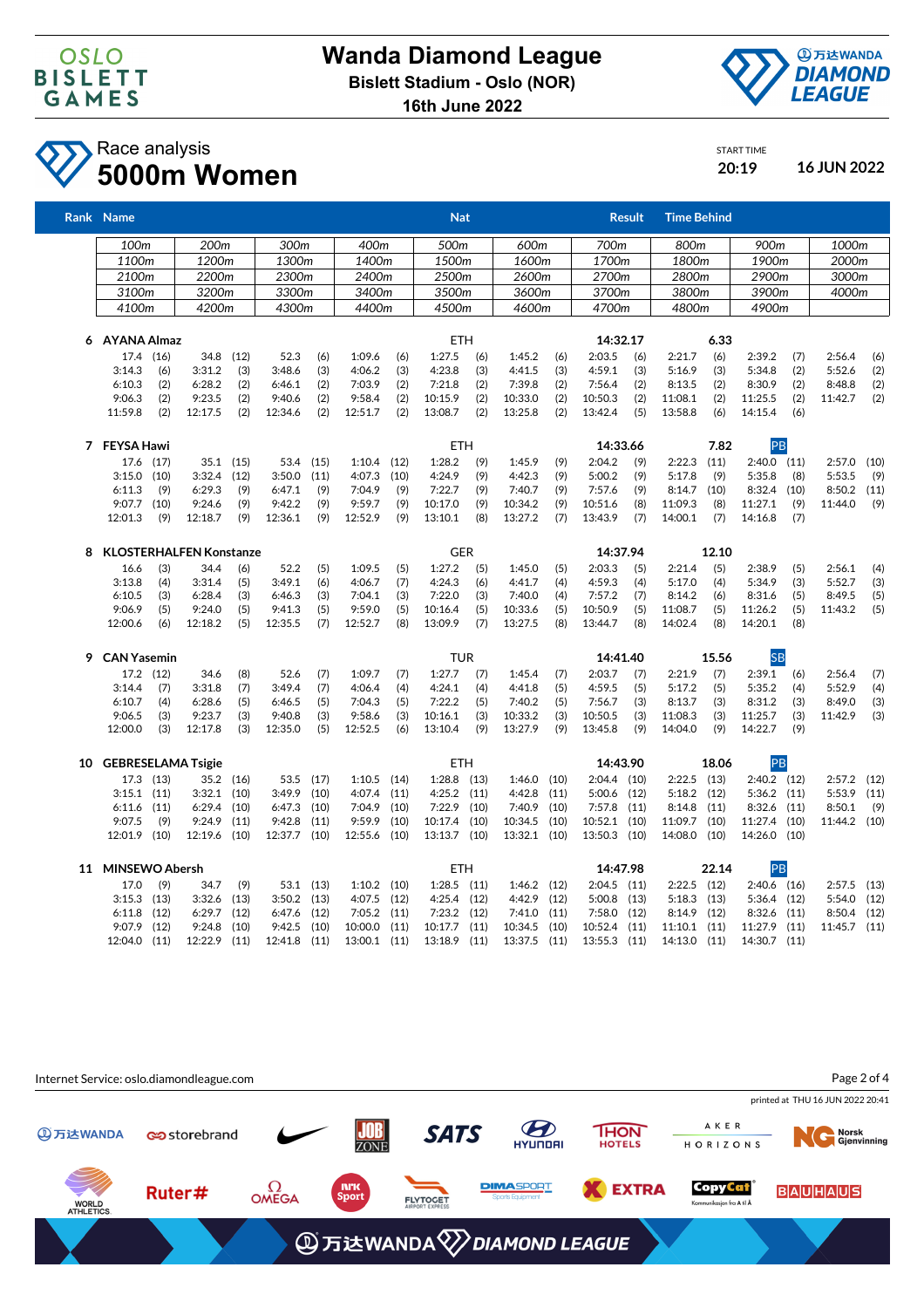



START TIME

## Race analysis **5000m Women 20:19 16 JUN 2022**

| Rank Name              |       |                  |      |                 |       |                 |            | <b>Nat</b>      |            |                 |          |                | <b>Result</b> | <b>Time Behind</b> |       |                 |              |                |      |
|------------------------|-------|------------------|------|-----------------|-------|-----------------|------------|-----------------|------------|-----------------|----------|----------------|---------------|--------------------|-------|-----------------|--------------|----------------|------|
| 100m                   |       | 200 <sub>m</sub> |      | 300m            |       | 400m            |            | 500m            |            | 600m            |          | 700m           |               | 800m               |       | 900m            |              | 1000m          |      |
| 1100m                  |       | 1200m            |      | 1300m           |       | 1400m           |            | 1500m           |            | 1600m           |          | 1700m          |               | 1800m              |       | 1900m           |              | 2000m          |      |
| 2100m                  |       | 2200m            |      | 2300m           |       | 2400m           |            | 2500m           |            | 2600m           |          | 2700m          |               | 2800m              |       | 2900m           |              | 3000m          |      |
| 3100m                  | 3200m |                  |      |                 | 3300m | 3400m           |            | 3500m           |            | 3600m           |          | 3700m          |               | 3800m              |       | 3900m           |              | 4000m          |      |
| 4100m<br>4200m         |       | 4300m            |      | 4400m           |       |                 | 4500m      |                 | 4600m      | 4700m           |          | 4800m          |               | 4900m              |       |                 |              |                |      |
|                        |       |                  |      |                 |       |                 |            |                 |            |                 |          |                |               |                    |       |                 |              |                |      |
| 12 GALVÁN Laura        |       |                  |      |                 |       |                 |            |                 | <b>MEX</b> |                 |          | 14:51.15       |               |                    | 25.31 |                 | <b>NR</b> PB |                |      |
| 16.9                   | (8)   | 34.3             | (5)  | 52.8 (10)       |       | $1:10.4$ (13)   |            | $1:29.1$ (15)   |            | $1:46.7$ (15)   |          | $2:05.3$ (16)  |               | $2:23.0$ $(16)$    |       | $2:40.6$ (15)   |              | $2:57.8$ (16)  |      |
| $3:15.9$ (17)          |       | $3:33.3$ $(17)$  |      | 3:50.8          | (17)  | $4:08.1$ $(16)$ |            | $4:26.0$ $(16)$ |            | 4:43.5 (16)     |          | $5:01.3$ (16)  |               | 5:18.9             | (16)  | 5:37.0 (15)     |              | $5:54.5$ (15)  |      |
| $6:12.3$ $(15)$        |       | 6:30.1           | (15) | $6:48.1$ (15)   |       | $7:05.8$ (15)   |            | 7:23.8          | (15)       | $7:41.7$ (15)   |          | $7:59.5$ (15)  |               | $8:16.2$ (13)      |       | $8:33.5$ (13)   |              | $8:51.2$ (13)  |      |
| $9:09.2$ (13)          |       | 9:27.1           | (13) | 9:44.9          | (13)  | 10:03.4 (14)    |            | 10:21.7 (14)    |            | 10:39.8         | (14)     | 10:58.1 (14)   |               | 11:16.7            | (14)  | 11:35.0 (14)    |              | 11:53.1 (13)   |      |
| 12:11.4 (12)           |       | 12:30.3 (12)     |      | 12:48.9 (12)    |       | 13:06.9 (12)    |            | 13:24.9 (12)    |            | 13:43.4 (12)    |          | 14:00.4 (12)   |               | 14:17.3 (12)       |       | 14:34.2 (12)    |              |                |      |
| 13 JUDD Jessica        |       |                  |      |                 |       |                 | <b>GBR</b> |                 |            |                 | 15:00.17 |                |               |                    |       |                 |              |                |      |
| 16.8                   | (7)   | 34.8 (10)        |      | 53.0 (12)       |       | $1:10.6$ (15)   |            | $1:29.0$ $(14)$ |            | $1:46.4$ (14)   |          | $2:04.8$ (13)  |               | $2:22.7$ (14)      |       | $2:40.4$ (13)   |              | $2:57.7$ (15)  |      |
| $3:15.6$ (15)          |       | 3:32.9           | (14) | $3:50.5$ (14)   |       | 4:07.8          | (14)       | $4:25.7$ $(15)$ |            | $4:43.2$ (15)   |          | 5:00.9 (14)    |               | $5:18.4$ (13)      |       | $5:36.5$ (13)   |              | $5:54.2$ (13)  |      |
| $6:11.9$ $(13)$        |       | 6:29.9           | (14) | $6:47.8$ (13)   |       | $7:05.4$ (13)   |            | 7:23.4          | (13)       | $7:41.3$ (13)   |          | $7:58.8$ (13)  |               | 8:16.3             | (14)  | $8:33.8$ (14)   |              | 8:51.4         | (14) |
| $9:09.4$ (14)          |       | 9:27.3           | (14) | $9:45.2$ (14)   |       | 10:03.2 (13)    |            | 10:21.4         | (13)       | 10:39.6 (13)    |          | 10:57.9 (13)   |               | 11:16.4            | (13)  | 11:35.0 (13)    |              | 11:53.5 (14)   |      |
| 12:12.0 (13)           |       | 12:30.9 (13)     |      | 12:49.7 (13)    |       | 13:08.5 (13)    |            | 13:27.5 (13)    |            | 13:46.7 (13)    |          | 14:05.3 (13)   |               | 14:23.9 (13)       |       | 14:42.5 (13)    |              |                |      |
| 14 KOSTER Maureen      |       |                  |      |                 |       |                 |            | <b>NED</b>      |            |                 |          | 15:00.64       |               |                    | 34.80 | PB              |              |                |      |
| 17.0<br>(9)            |       | 35.0 (14)        |      | 53.2 (14)       |       | $1:10.8$ (16)   |            | $1:29.2$ (16)   |            | $1:46.8$ (16)   |          | $2:05.1$ (15)  |               | $2:22.8$ (15)      |       | $2:40.5$ (14)   |              | $2:57.6$ (14)  |      |
| $3:15.5$ $(14)$        |       | 3:32.9           | (14) | 3:50.5          | (14)  | 4:07.9          | (15)       | 4:25.7          | (14)       | $4:43.2$ (14)   |          | $5:01.0$ (15)  |               | 5:18.6             | (15)  | $5:36.7$ $(14)$ |              | $5:54.3$ (14)  |      |
| $6:12.0$ $(14)$        |       | 6:29.8           | (13) | $6:47.9$ $(13)$ |       | $7:05.5$ (14)   |            | 7:23.5          | (14)       | $7:41.5$ (14)   |          | $7:59.3$ (14)  |               | 8:17.0             | (15)  | 8:34.9 (15)     |              | 8:53.0         | (15) |
| $9:11.1$ (15)          |       | 9:29.0           | (15) | 9:47.0          | (15)  | $10:05.1$ (15)  |            | 10:23.4         | (15)       | 10:41.5 (15)    |          | 10:59.8 (15)   |               | 11:18.4            | (15)  | 11:37.2 (15)    |              | 11:55.8        | (15) |
| 12:14.6 (14)           |       | 12:33.7 (14)     |      | 12:52.6 (14)    |       | 13:11.2 (14)    |            | 13:29.8 (14)    |            | 13:48.4 (14)    |          | 14:06.6 (14)   |               | 14:24.7 (14)       |       | 14:42.7 (14)    |              |                |      |
| 15 REH Alina           |       |                  |      |                 |       |                 |            | <b>GER</b>      |            |                 |          | 15:06.29       |               |                    | 40.45 |                 |              |                |      |
| 17.9 (18)              |       | 35.5 (18)        |      | 53.9 (18)       |       | 1:11.5          | (18)       | $1:29.5$ (18)   |            | $1:47.1$ (18)   |          | $2:05.7$ (18)  |               | $2:23.4$ (18)      |       | $2:41.1$ (18)   |              | 2:58.5         | (18) |
| $3:16.1$ (18)          |       | $3:33.7$ (18)    |      | $3:51.1$ (18)   |       | $4:08.6$ (18)   |            | $4:26.5$ (18)   |            | 4:44.3 (18)     |          | $5:02.1$ (18)  |               | $5:19.7$ (18)      |       | $5:37.7$ $(17)$ |              | 5:55.5         | (17) |
| $6:13.6$ (17)          |       | 6:31.9           | (17) | 6:50.4          | (17)  | 7:08.6          | (17)       | 7:26.9          | (17)       | $7:45.5$ (17)   |          | $8:04.1$ (17)  |               | 8:22.8             | (17)  | 8:41.6 (16)     |              | $9:00.2$ (16)  |      |
| $9:18.4$ (16)          |       | 9:36.4           | (16) | 9:54.8          | (16)  | 10:13.5         | (16)       | 10:31.9 (16)    |            | 10:50.2 (16)    |          | 11:08.6 (16)   |               | 11:27.7            | (16)  | 11:46.1 (16)    |              | 12:04.7 (16)   |      |
| 12:23.0 (15)           |       | 12:41.9          | (15) | 13:00.3 (15)    |       | 13:18.6 (15)    |            | 13:37.1 (15)    |            | 13:55.7 (15)    |          | 14:13.9 (15)   |               | 14:31.7 (15)       |       | 14:49.1 (15)    |              |                |      |
|                        |       |                  |      |                 |       |                 |            |                 |            |                 |          |                |               |                    |       |                 |              |                |      |
| 16 DAVIES Rose         |       |                  |      |                 |       |                 |            | <b>AUS</b>      |            |                 |          | 15:20.37       |               |                    | 54.53 |                 |              |                |      |
| 17.3 (13)              |       | 35.2 (16)        |      | 53.4 (15)       |       | $1:11.0$ (17)   |            | $1:29.4$ (17)   |            | $1:47.0$ $(17)$ |          | $2:05.5$ (17)  |               | $2:23.2$ (17)      |       | $2:40.8$ (17)   |              | $2:57.9$ (17)  |      |
| $3:15.8$ (16)          |       | 3:33.3           | (16) | $3:50.7$ (16)   |       | $4:08.1$ $(17)$ |            | 4:26.3          | (17)       | $4:43.7$ $(17)$ |          | $5:01.5$ (17)  |               | $5:19.1$ (17)      |       | 5:37.2 (16)     |              | 5:54.8         | (16) |
| $6:12.7$ $(16)$        |       | 6:30.9           | (16) | $6:49.1$ $(16)$ |       | 7:07.7          | (16)       | 7:26.4          | (16)       | $7:45.2$ (16)   |          | $8:04.0$ (16)  |               | $8:22.7$ (16)      |       | $8:41.7$ $(17)$ |              | 9:00.6         | (17) |
| $9:19.2$ (17)          |       | 9:37.7           | (17) | $9:56.4$ (17)   |       | 10:15.6         | (17)       | 10:34.8         | (17)       | 10:53.6 (17)    |          | $11:12.8$ (17) |               | 11:32.4            | (17)  | 11:51.8 (17)    |              | $12:11.1$ (17) |      |
| $12:30.1$ (16)         |       | 12:49.7 (16)     |      | 13:08.8 (16)    |       | 13:28.0 (16)    |            | 13:47.3 (16)    |            | 14:06.9 (16)    |          | 14:25.2 (16)   |               | 14:43.7 (16)       |       | 15:02.1 (16)    |              |                |      |
| <b>McCOLGAN Eilish</b> |       |                  |      |                 |       |                 | <b>GBR</b> |                 |            |                 |          | <b>DNF</b>     |               |                    |       |                 |              |                |      |
| 16.7                   | (6)   | 34.1             | (3)  | 52.1            | (4)   | 1:09.4          | (4)        | 1:27.2          | (4)        | 1:44.8          | (4)      | 2:03.0         | (3)           | 2:20.9             | (2)   | 2:38.4          | (2)          | 2:55.7         | (2)  |
| 3:13.2                 | (2)   | 3:30.8           | (2)  | 3:48.3          | (2)   | 4:05.9          | (2)        | 4:23.6          | (2)        | 4:41.3          | (2)      | 4:58.8         | (2)           | 5:16.6             | (2)   | 5:34.5          | (1)          | 5:52.3         | (1)  |
| 6:10.0                 | (1)   | 6:27.9           | (1)  | 6:45.8          | (1)   | 7:03.7          | (1)        | 7:21.5          | (1)        | 7:39.6          | (1)      | 7:57.2         | (6)           | 8:14.6             | (9)   | 8:32.1          | (8)          | 8:50.1         | (10) |
| $9:07.9$ (11)          |       | $9:25.4$ (12)    |      | 9:43.0          | (12)  | 10:00.5         | (12)       | $10:18.2$ (12)  |            | 10:35.7 (12)    |          | 10:53.3        | (12)          | 11:11.0            | (12)  | 11:28.7 (12)    |              | 11:46.2 (12)   |      |